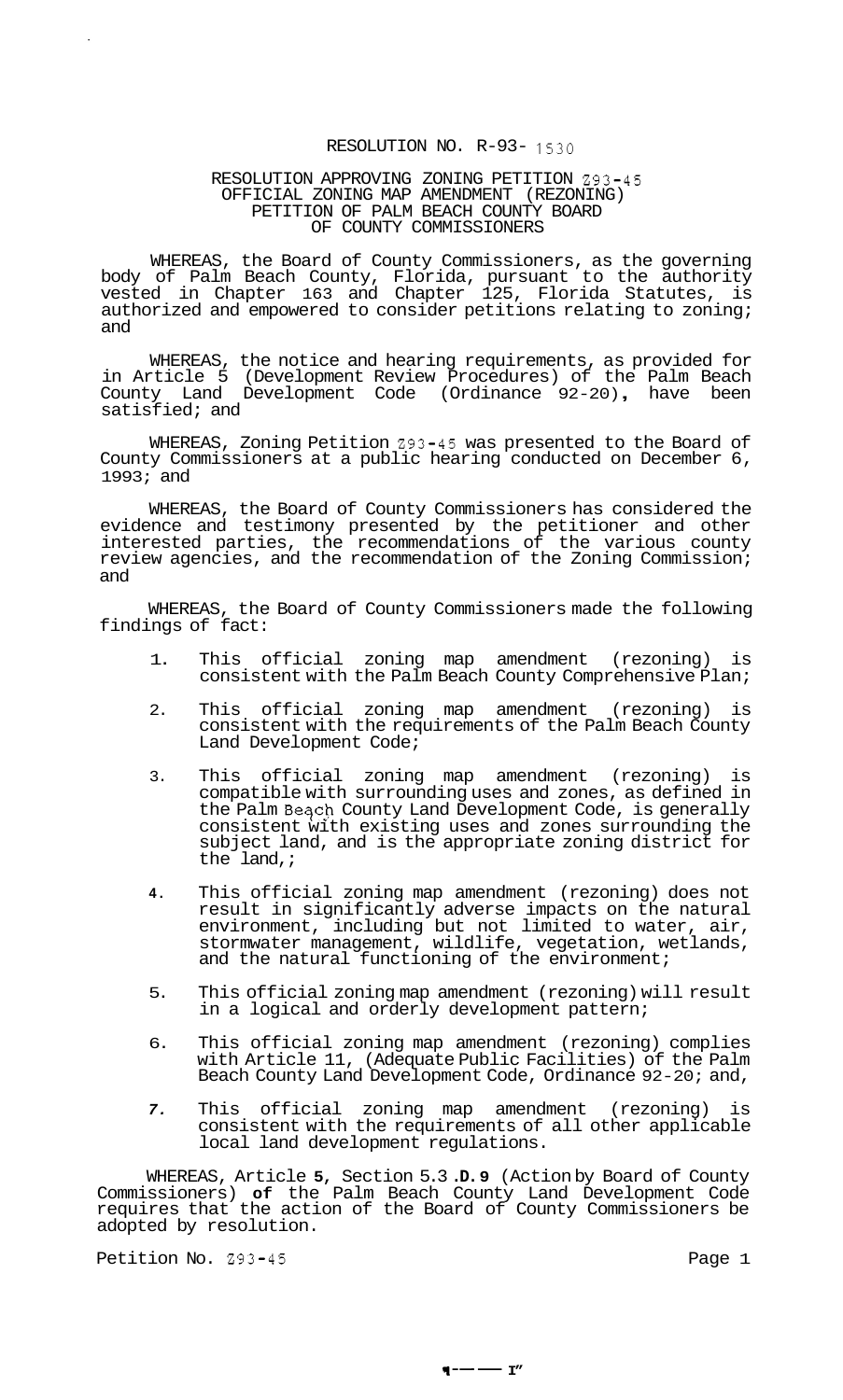NOW , THEREFORE, BE IT RESOLVED BY THE BOARD **OF** COUNTY COMMISSIONERS **OF** PALM BEACH COUNTY, FLORIDA, that Zoning Petition **293-45,** the petition of Palm Beach County Board **of** County Commissioners for an OFFICIAL ZONING MAP AMENDMENT (REZONING) from the INDUSTRIAL ZONING DISTRICT to the PUBLIC OWNERSHIP (PO) ZONING DISTRICT on a parcel *of* land legally described in EXHIBIT **A,**  attached hereto and made a part hereof, and generally located as indicated on a vicinity sketch attached **as** EXHIBIT B, attached hereto and made **a** part hezeef, *\*ui.* ccpi,irc:wzC *UII* oecember *6,* **1993.** 

Commissioner \_\_\_\_ Foster \_\_\_\_ moved for the approval of the Resolution.

The motion was seconded by Commissioner Aaronson and, upon being put to a vote, the vote was as follows:

| Mary McCarty, Chair | Aye    |
|---------------------|--------|
| Burt Aaronson       | Aye    |
| Ken Foster          | Aye    |
| Maude Ford Lee      | Aye    |
| Karen T. Marcus     | Absent |
| Warren Newell       | Absent |
| Carol A. Roberts    | Ave    |

The Chair thereupon declared that the resolution was duly passed and adopted this 6th day of December **1993.** 

APPROVED AS TO FORM AND LEGAL SUFFICIENCY PALM BEACH COUNTY, FLORIDA BY ITS BOARD **OF** COUNTY COMMISSIONERS

DOROTHY H. WILKEN, CLERK

BY:

 $-\frac{1}{2}$  $BY:$ ) ICi DEPUTY CLERK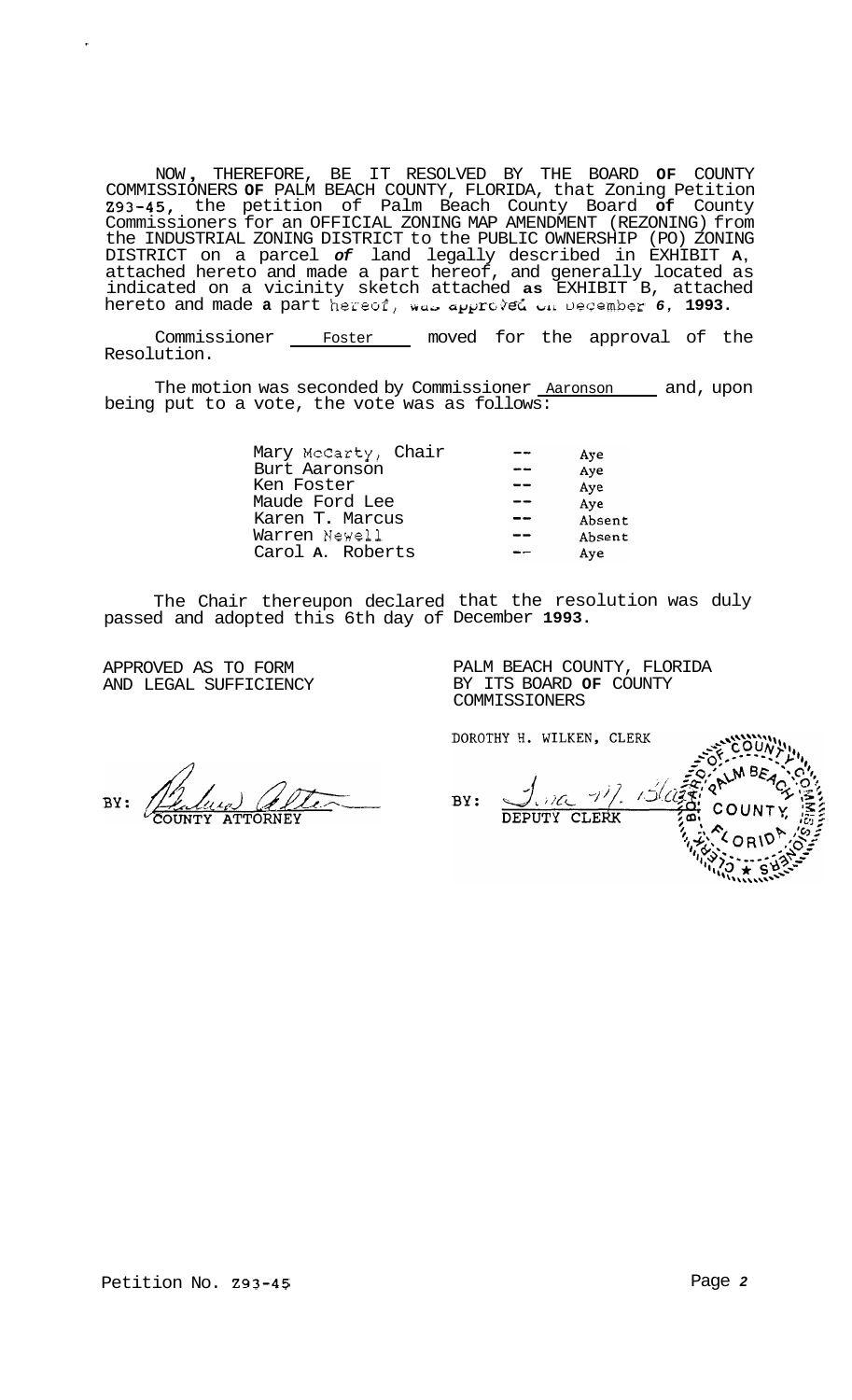## EXHIBIT **A**

## LEGAL DESCRIPTION

TRACT 8 , **ELOCK i3** , FA3i **Lviiril** i.Wii& uC;,iF.ANii FLAT **NO. <sup>3</sup>**, **AS**  SAME IS RECORDED IN PLAT BOOK 2, PAGES **45** THROUGH **54,**  INCLUSIVE, PUBLIC RECORDS OF PALM BEACH COUNTY, FLORIDA, LESS HOWEVER, THE SOUTH 20.59 FEET THEREOF **(AS** MEASURED ', AT RIGHT ANGLES TO SAID SOUTH LINE) AND LESS THE WEST **45.48** FEET THEREOF (AS MEASURED AT RIGHT ANGLES TO SAID WEST LINE).

 $\sim$ 

 $\sim 10$ 

CONTAINING 18.71 **ACRES,** MORE OR LESS.

 $\sim 10^{11}$ 

 $\sim 10^{-10}$ 

 $\sim 10^{-11}$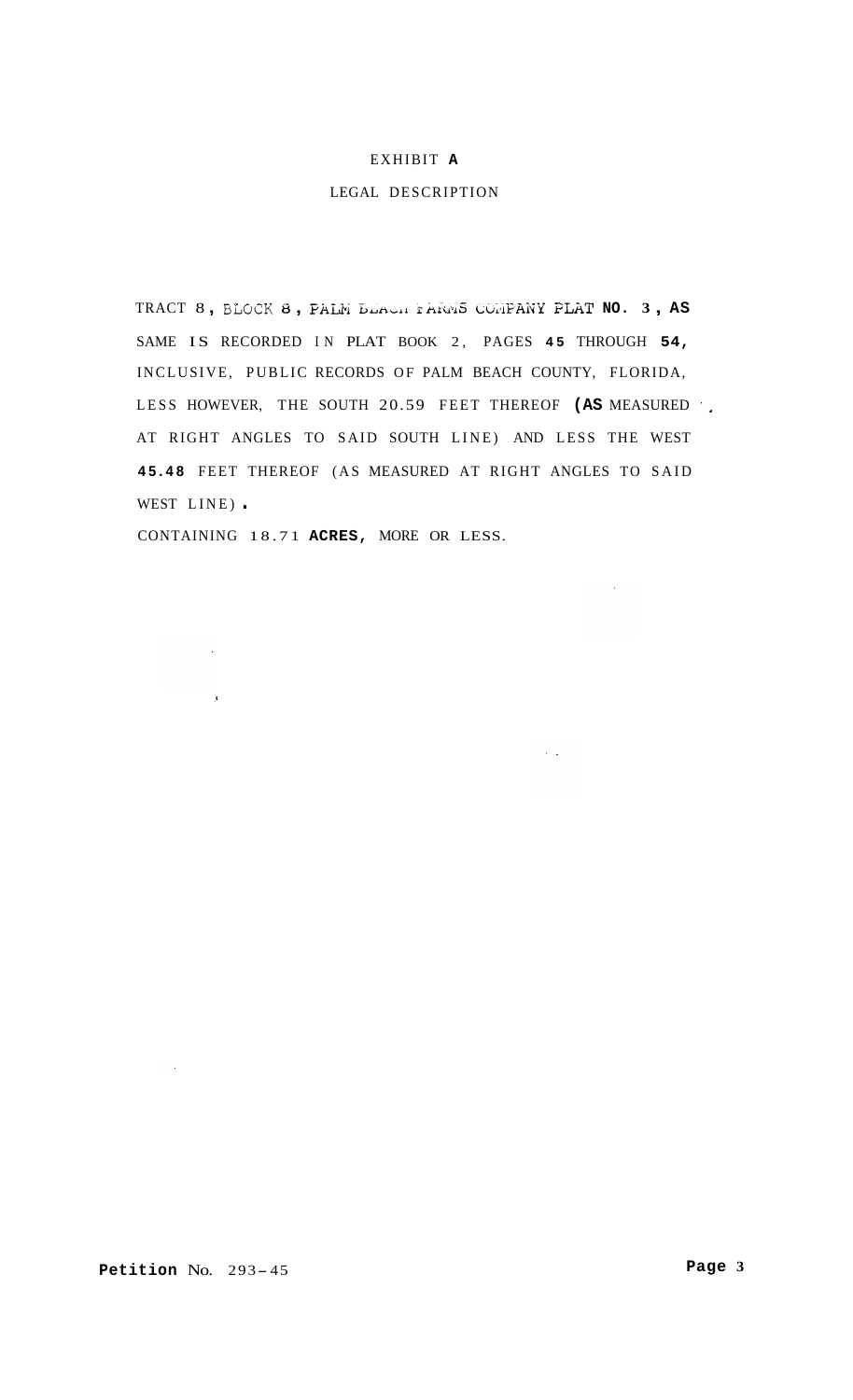**EXHIBIT B** 



Petition **No. 293-45 Page 4** 

..